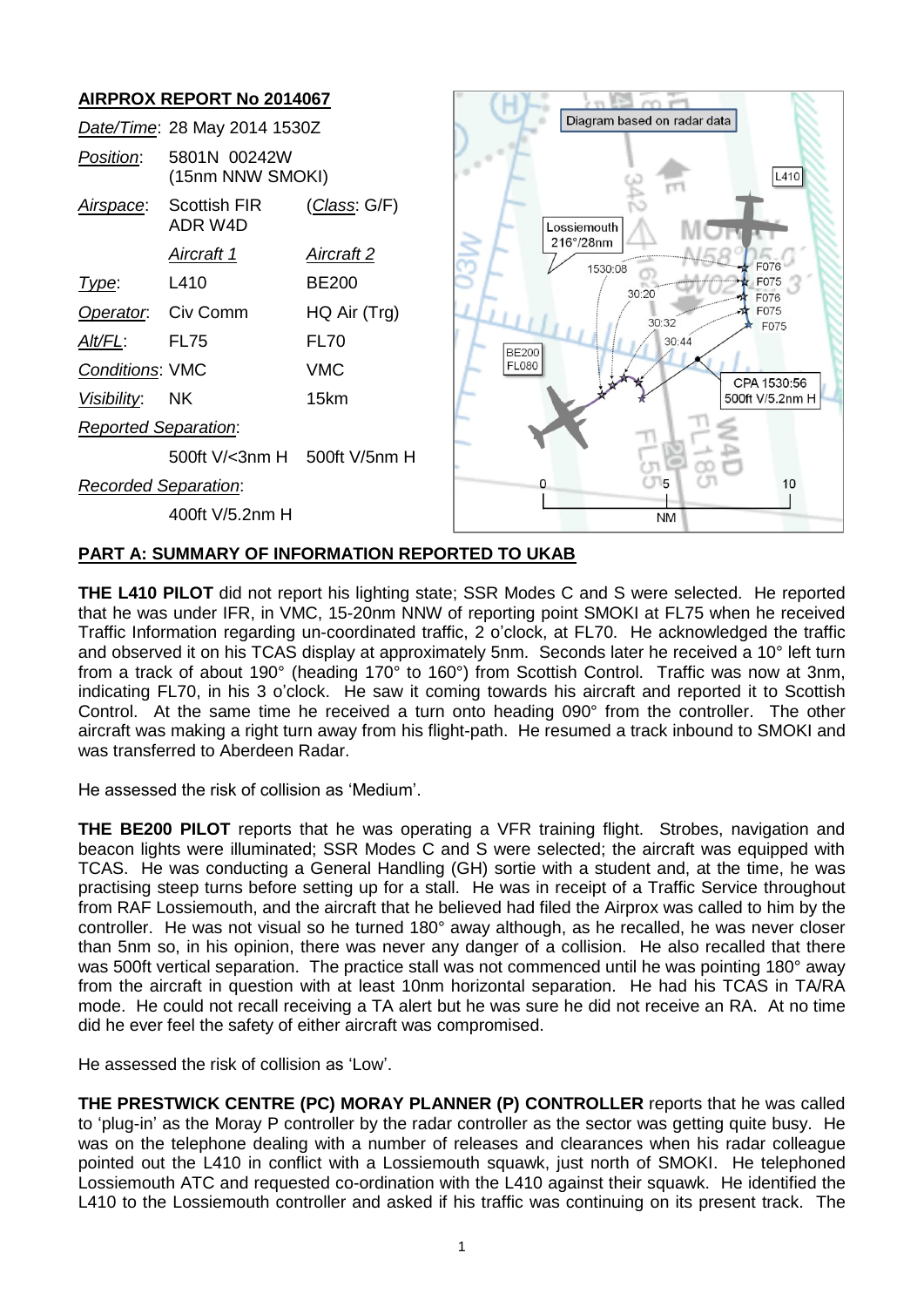Lossiemouth controller said he would ask its pilot if he could turn; he heard the controller transmit to the pilot of his aircraft asking if he could turn because there was traffic. The Lossiemouth controller then came back and told him that the pilot was turning right. He said that he would get his Radar controller to turn the L410 left onto about heading 120°. Accordingly, he then told the Radar controller to instruct the L410 pilot to turn left. To be extra safe the Radar controller turned him left onto 090°. Once the two aircraft were clear of each other, the Radar controller instructed the L410 pilot to resume his own navigation again to SMOKI to hold (as Aberdeen were busy). He telephoned the Lossiemouth controller again to inform him that the L410 would be holding at SMOKI at FL75 and asked if his aircraft was staying to the west. The Lossiemouth controller said he would ask if the pilot could remain 5nm clear. Subsequently, Aberdeen ATC said that the L410 pilot did not need to hold at SMOKI, therefore he was cleared direct to ADN. He telephoned Lossiemouth to inform them that the L410 pilot was no longer going to hold and that there was no longer a problem. The pilot of the L410 was transferred to Aberdeen radar without further incident.

**THE PC MORAY SECTOR TACTICAL (T) CONTROLLER** reports that the L410 pilot was inbound to Aberdeen cruising at FL75 on a direct track to SMOKI, in receipt of a Deconfliction Service. At approximately 1515 the Aberdeen controller telephoned to point out an unverified 3737 squawk [the subject BE200] operating west of W4D at FL80 which was potential traffic to the L410. The 'highlight' function was used to emphasize this traffic, which had since turned away from the L410. A few minutes later he saw that the 3737 squawk had turned back towards the L410. At this point Traffic Information was passed and the P controller called Lossiemouth to agree a course of action. During this time the traffic got closer but on its present track it would have passed behind the L410. Traffic Information was updated and a left turn of 10° was issued; however, it was apparent that this was not a sufficient turn for an aircraft so slow, so a turn onto heading 090° was given. Meanwhile the pilot of the other traffic turned right which decreased the distance between the two aircraft but, because it was a sharp right turn, it meant that after a few seconds the aircraft was tracking away from the L410. The pilot of the L410 was then given his own navigation to SMOKI. The pilot reported that it was a 'bit close for comfort' and he would be filing an Airprox report.

**THE RAF LOSSIEMOUTH ATC SUPERVISOR** reports that he has reviewed all reports and as both the duty Supervisor at the time of this event and the ATC Flight Safety Officer, he believed that the Lossiemouth Controller provided the BE200 pilot with appropriate Traffic Information on the Advisory Route traffic, first calling the traffic at 15nm and then providing updates. Neither he nor the controller had any specific recollection of the events in question, most probably because the Traffic Information was passed in a timely fashion, and the crew of the BE200 took measures to ensure safety was not compromised. He has not had access to any radar replay for the event, so could not comment on what separation existed between the aircraft beyond noting that the landline conversation between the Lossiemouth and Moray controllers contains inconsistencies regarding the distance between the aircraft, with the Lossiemouth controller stating the distance at the time of the call as 7nm and the Moray controller saying 3nm.

# **Factual Background**

The Aberdeen weather was recorded as follows:

METAR EGPD 281520Z 08008KT 050V120 9000 FEW011 BKN014 17/10 Q1022 NOSIG=

CAP 774, UK Flight Information Services states:

'A Deconfliction Service is a surveillance based ATS where, in addition to the provisions of a Basic Service, the controller provides specific surveillance-derived traffic information and issues headings and/or levels aimed at achieving planned deconfliction minima, or for positioning and/or sequencing. However, the avoidance of other traffic is ultimately the pilot's responsibility.' 1

 $\overline{\phantom{a}}$  $1$  Chapter 4.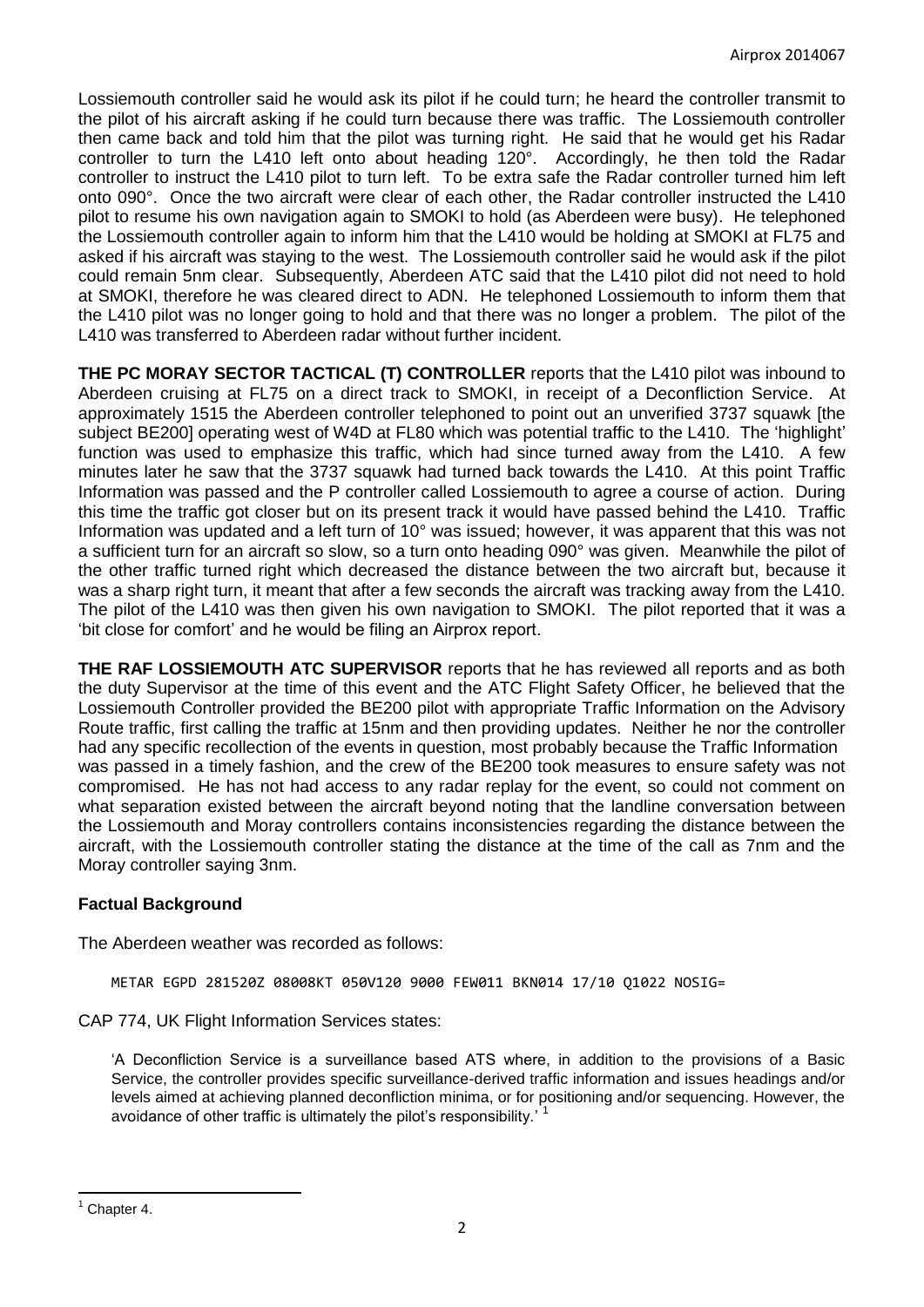'A Traffic Service is a surveillance based ATS, where in addition to the provisions of a Basic Service, the controller provides specific surveillance-derived traffic information to assist the pilot in avoiding other traffic. Controllers may provide headings and/or levels for the purposes of positioning and/or sequencing; however, the controller is not required to achieve deconfliction minima, and the avoidance of other traffic is ultimately the pilot's responsibility.<sup>2</sup>

## **Analysis and Investigation**

# **CAA ATSI**

The Airprox occurred 15nm NNW of reporting point SMOKI. The L410 pilot, under the control of the PC Moray sector, was at FL075 routeing under his own navigation direct to SMOKI, in receipt of a Deconfliction Service. The BE200 pilot was in receipt of a Traffic Service from RAF Lossiemouth.

At 1528:20, when the distance between the two aircraft was 14nm, Lossiemouth contacted the Moray sector and confirmed that the BE200 would be turning away.

At 1529:43 the Moray controller passed Traffic Information regarding traffic in the L410 pilot's 2 o'clock at a range of 5nm, at FL080 unverified [Radar recording at short range showed the distance as 10.3nm]. The controller instructed the L410 pilot to turn left onto radar heading 160°.

At 1530:36 the controller updated the Traffic Information reporting that the other traffic was in the L410 pilot's 3 o'clock at 3nm. (Radar recording showed distance as 5.9nm). The BE200 pilot then commenced a right turn and at 1530:44 the distance between the two aircraft was 5.5nm.

At 1530:46 the controller instructed the L410 pilot to turn left onto radar heading 090°. The CPA occurred at 1530:52 when the minimum horizontal distance was recorded as 5.2nm and the vertical distance as 400ft (Figure 1).



Figure 1 – Prestwick MRT at 1530:52

The Moray controller was providing a Deconfliction Service (DS) and had an expectation that the BE200 pilot would be turning away. The deconfliction minima against un-coordinated traffic under a DS is 5nm laterally and/or 3000ft vertically.

The Moray controller passed Traffic Information to the L410 pilot and then gave an initial heading adjustment followed by a further left onto 090° (although the term 'avoiding action' was not used). The range setting of the controller's situational display was such that the distance between the two

 $\overline{\phantom{a}}$  $<sup>2</sup>$  Chapter 3.</sup>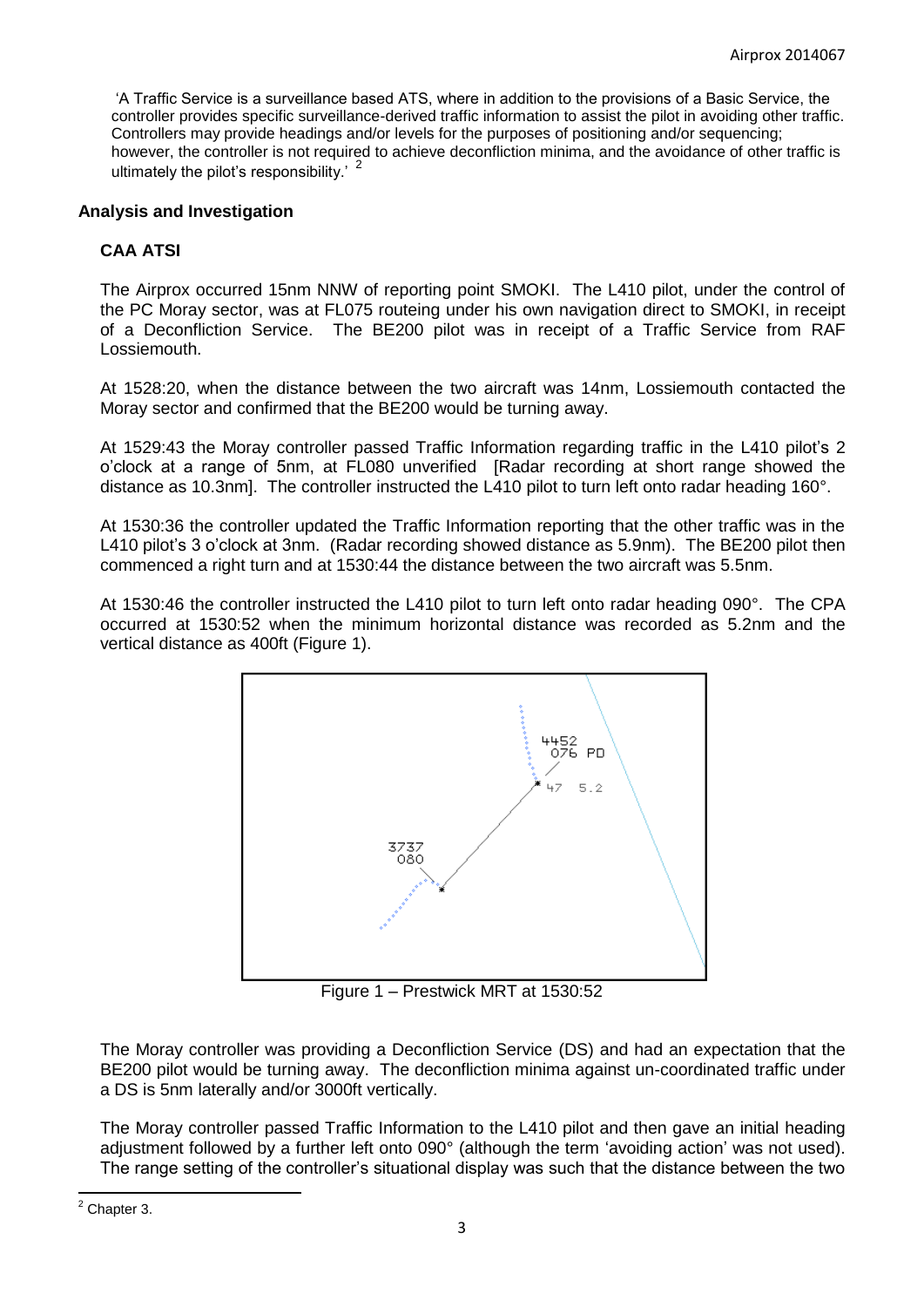aircraft was likely perceived by the controller to be less than that recorded by the radar. The distance between the two aircraft was never less than the deconfliction minima.

## **Military ATM**

Lossiemouth ATC were not aware of the Airprox at the time, and the controller could not recall the specific details of the incident. There is recollection of Traffic Information being called and the BE200 pilot being co-operative in Class G airspace. The Supervisor had no concerns following the incident and described the unit and controller workload as 'low'. Furthermore, the Supervisor placed the perceived severity of the incident as 'negligible'.

At 1524:58, Lossiemouth Approach confirmed the GH block of FL60-FL80 with the BE200 pilot.

At 1528:17 the first Traffic Information concerning the L410 was passed "[BE200 C/S] *traffic left 10 o'clock, 13 miles, converging, indicating FL75*." Figure 1 outlines the aircraft geometry as the information was passed. The BE200 pilot replied "*traffic not seen*."



Figure 1: Traffic Information at 1528:17 (BE200 3737, L410 4452).

The controller provided an update at 1528:31 (Figure 2) "*as you manoeuvre, northeast 15 miles tracking southeast FL75 tracking east of the advisory route*."



Figure 2: Traffic update at 1528:31.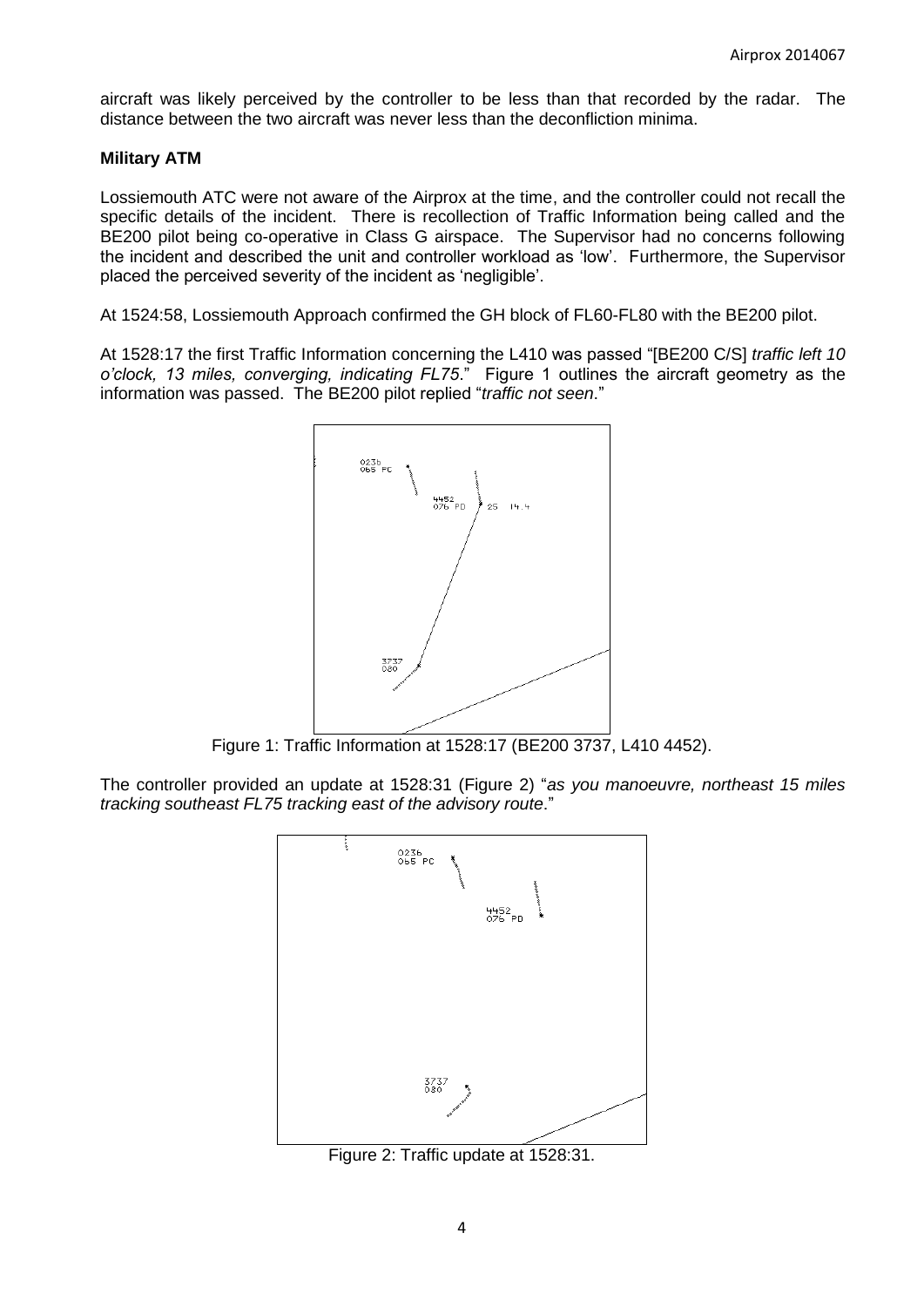At 1529:57, a landline call initiated by the Moray sector requested coordination on the 3737 squawk. The aircraft geometry at the time (Figure 3) shows 9.1nm horizontal separation.



Figure 3: Aircraft geometry at 1529:57.

Lossiemouth confirmed that BE200 pilot was manoeuvring between FL60 and FL80 (L410 in level flight at FL75) and, at 1530:06, the Moray controller asked if the BE200 was going to carry on track or turn. At 1530:12 (Figure 4), the Lossiemouth controller requested, "[BE200 C/S] *are you maintaining that track or are you able to turn, previously called traffic now north east 7 miles, south east bound FL75?*" The BE200 pilot responded immediately "*we'll turn right this time*."



Figure 4: Aircraft geometry at 1530:12.

The Lossiemouth controller confirmed that the BE200 pilot was commencing the right hand turn and, at 1530:24 (Figure 5), the Moray controller confirmed, "*we're gonna go left with the [company designator]. There's the traffic in his 12 o'clock, at em, what's he about 3 miles, we're gonna go left onto a heading of about 120."*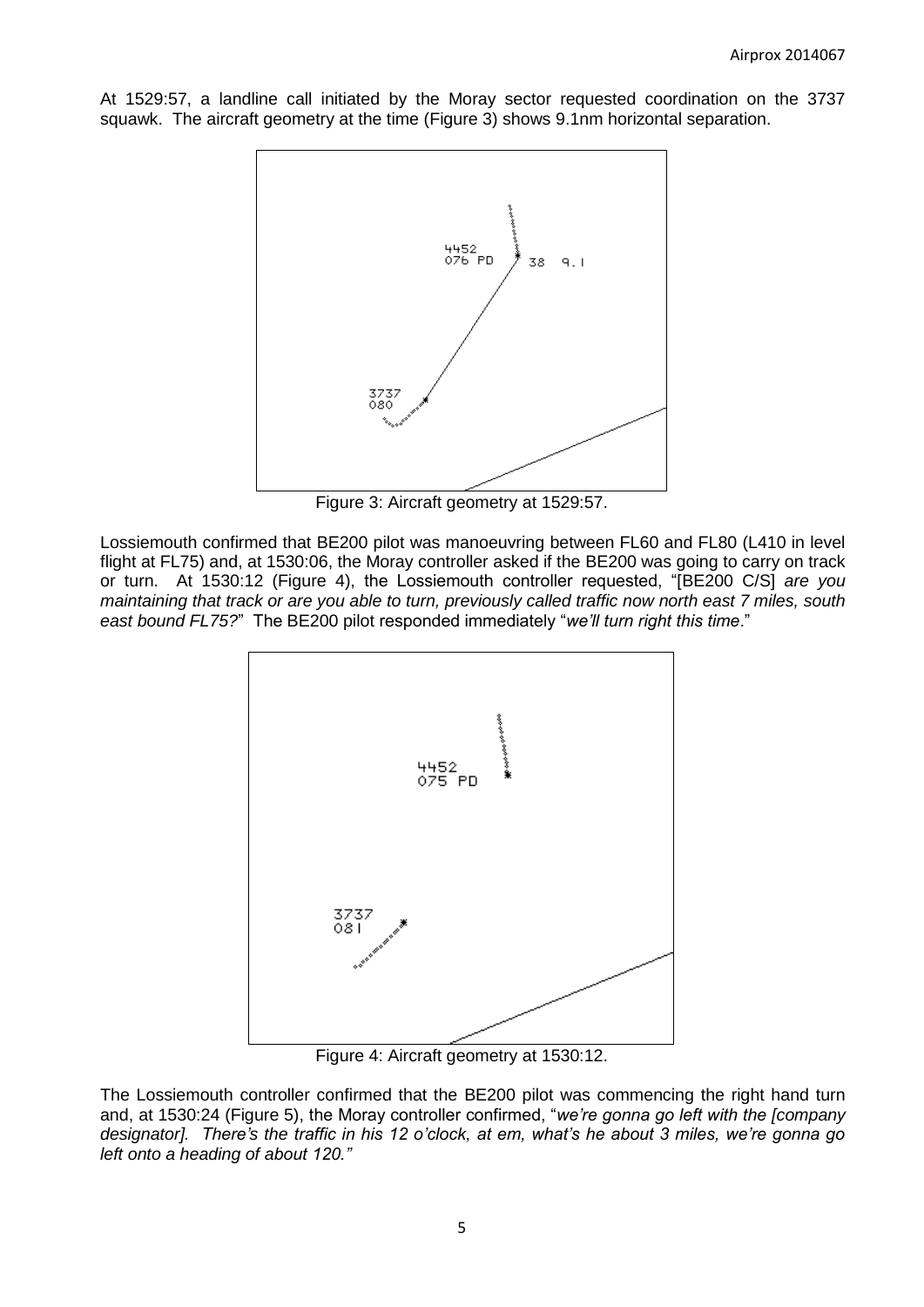

Figure 5: Aircraft geometry at 1530:24.

The conversation between Lossiemouth and Moray was terminated. The CPA was timed at 1530:52 (Figure 6) with the BE200 at FL80 and the L410 at FL76, lateral separation was 5.2nm.



Traffic Information was passed by both controllers and this alerted crews to the other aircraft. TCAS was fitted to both and the L410 TCAS detected the BE200 at an estimated range of 5nm. The lookout also worked for the L410 pilot to aid visual acquisition of the BE200. Because the BE200 pilot had initiated a right hand turn onto a reciprocal heading, it was flying away from the CPA and prevented the crew from becoming visual.

The Lossiemouth controller passed accurate and updated Traffic Information and liaised with Moray to ask the BE200 pilot to route away from the L410 pilot's path. The BE200 crew were cooperative despite curtailing a training exercise in Class G airspace. From the radar replay, standard separation does not appear to have been eroded and the Lossiemouth controller and the BE200 pilot did not view this as an incident that compromised safety. The 3nm separation mentioned by Moray and the L410 pilot does not correspond with the radar replay. The Moray controller called Lossiemouth at 1529:56, which was a minute prior to CPA, with 9nm separation.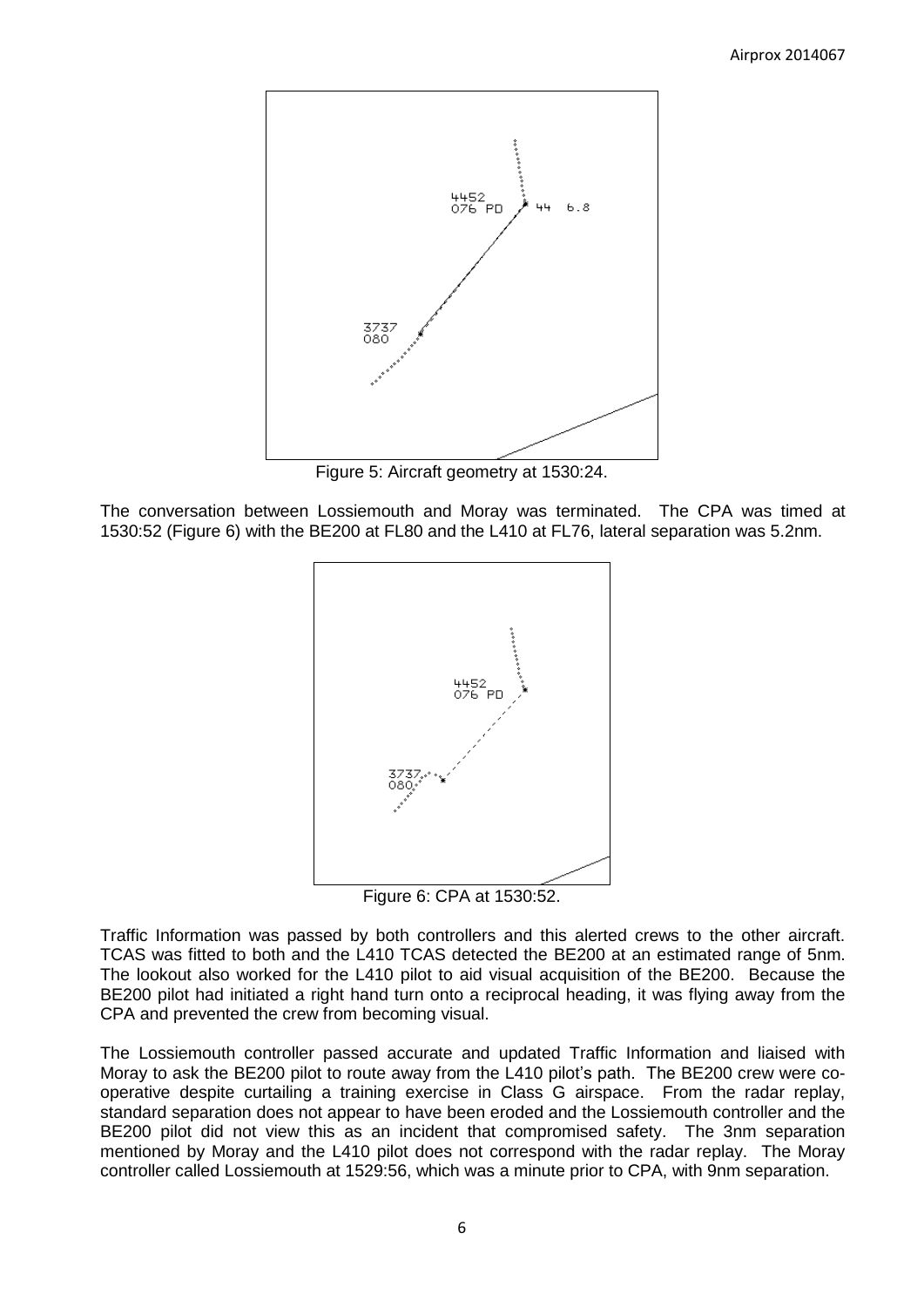## **Comments**

#### **HQ Air Command**

This appears to be a relatively benign event, although one where the PC Moray controller's assessment of distance generated some concern for the L410 pilot. Overall, the stipulated deconfliction minima were not compromised.

#### **UKAB Secretariat**

At the time of the CPA, the BE200 was 0.9nm W of the centre-line of Advisory Route W4D (Class F) and the L410 was 4nm to its E. The UK AIP<sup>3</sup> states:

'Advisory Routes have no declared width but for the purposes of ATS provision are deemed to be 5nm either side of a straight line joining each two consecutive points.'

The vertical dimensions of W4D in the vicinity of the Airprox was FL55/FL185.

Both pilots had equal responsibility for collision avoidance and not to fly into such proximity as to cause a danger of collision<sup>4</sup>. The L410 pilot was required to give way<sup>5</sup>.

#### **Summary**

The Airprox occurred in Class G airspace, albeit within the 'deemed' lateral confines of ADR W4D (Class F airspace), 15nm NNW SMOKI. The L410 pilot, under IFR in VMC, was receiving a Deconfliction Service from the PC Moray Sector. The BE200 pilot, under VFR, was in receipt of a Traffic Service from RAF Lossiemouth. The Moray controller passed Traffic Information to the L410 pilot and then gave an initial heading adjustment followed by a further left turn onto 090°. The range setting of the PC Moray controller's situational display was such that the distance between the two aircraft was likely perceived by the controller to be about half that recorded by the radar, and these truncated distances were called to the L410 pilot. The BE200 pilot received Traffic Information from Lossiemouth but did not observe the L410 visually. CPA occurred at 1530:52 when the two aircraft were recorded as 5.2nm apart horizontally and 400ft vertically; the distance between the two aircraft was never less than the required deconfliction minima of 5nm/3000ft.

## **PART B: SUMMARY OF THE BOARD'S DISCUSSIONS**

Information available included reports from both pilots, transcripts of the relevant RTF frequencies, radar recordings, reports from the controllers concerned and reports from the appropriate ATC and operating authorities.

The Board noted from the very beginning that the L410 pilot was in receipt of a Deconfliction Service from the PC Moray sector and that the recorded separation of 400ft vertically and 5.2nm horizontally was in excess of the required 3000ft vertically and/or 5nm horizontally. The Board therefore wondered why the pilot of the L410 had decided to file an Airprox report at all, and considered that this could be explained by the actions and distance calls of the Moray Tactical controller which may have skewed the L410 pilot's perception of the actual separation.

In exploring this notion, the Board noted from the Moray Tactical controller's report that he noticed the presence of the BE200, with a Lossiemouth squawk, in potential confliction with the L410 and requested the Planner telephone Lossiemouth to arrange a course of action. Although formal coordination did not take place, it was agreed that the BE200 pilot would be requested to turn right away from the L410. The BE200 accepted the request and carried out a right turn away from the L410. The Tactical controller issued Traffic Information to the L410 pilot about the BE200 at a range

 3 ENR 1-1-1-1. ATS Routes-Description

Rules of the Air (2007) (as amended), Rule 8 (Avoiding aerial collisions.

<sup>&</sup>lt;sup>5</sup> Ibid., Rule 9 (Converging).